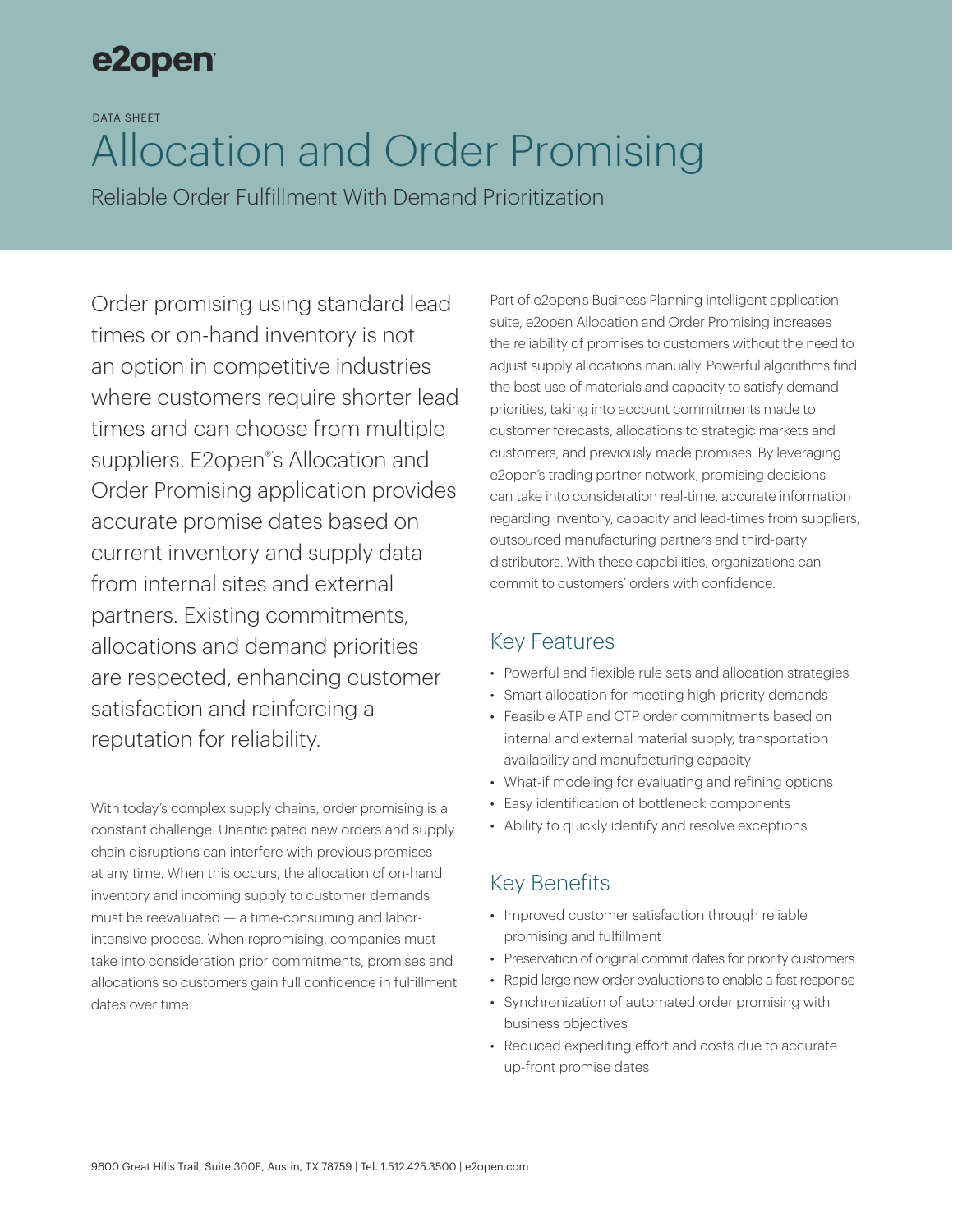## Flexible Configurations for Automating Promising Decisions

E2open Allocation and Order Promising leverages current data from internal sources, suppliers and contract manufacturers through a variety of connectivity options. Up-to-date and accurate data ensures that available-topromise (ATP) and capable-to-promise (CTP) responses maximize the likelihood of on-time fulfillment.

#### **Prioritization Using Convenient Rule Sets**

Planners can define powerful rule sets to determine production and service priorities. These might involve prioritizing the most profitable products in the event of component shortages, servicing strategic markets and key customers first or shipping first-in-first-out at certain stages in a quarter. The rule sets are easy to use and adaptable when circumstances change. The application's flexibility empowers planners to meet customer requirements while profitably fulfilling demand in accordance with company strategies.

#### **Demand Classification to Establish Priorities**

Demands are grouped based on previous commitments, forecasts and plans, then prioritized optimally based on the available supply. Upside demand can be accommodated without the risk of unknowingly deprioritizing a key customer or underserving a strategic channel.

#### **Forecast and Demand Allocation for Improved Promising Reliability**

To facilitate order prioritization, the application associates individual customer orders and net forecasts with various demand classes. Identifying customer orders that have been forecasted previously improves the reliability of commitments to customers.

#### **Priority Management to Ensure That the Most Important Orders Take Precedence**

The Priority Manager workbench generates the best ranking of demand to match supply. The higher a demand appears in the ranking, the greater the likelihood that it will obtain supply for on-time delivery. Using this feature, planners can apply rule sets based on any attribute of demand, such as time, customer segment, demand class, prior commitments, product, revenue or margin. These flexible and powerful rule sets can also represent different order fulfillment strategies that planners can use and adapt to best meet key performance indicator (KPI) targets or planning goals.

#### **What-if Scenarios for Evaluating Tradeoffs**

Using what-if scenarios, planners can evaluate various priority strategies before choosing a course of action. Planners can also simulate upside demand or short supply before changing an operational plan. This improves ontime, in-full metrics and minimizes expediting costs and effort. Rule sets increase productivity by allowing planners to generate feasible ATP and CTP promise and repromise dates for large supply chains all at once. There is no need to manually adjust large numbers of allocations or generate continuous simulations to find feasible plans.